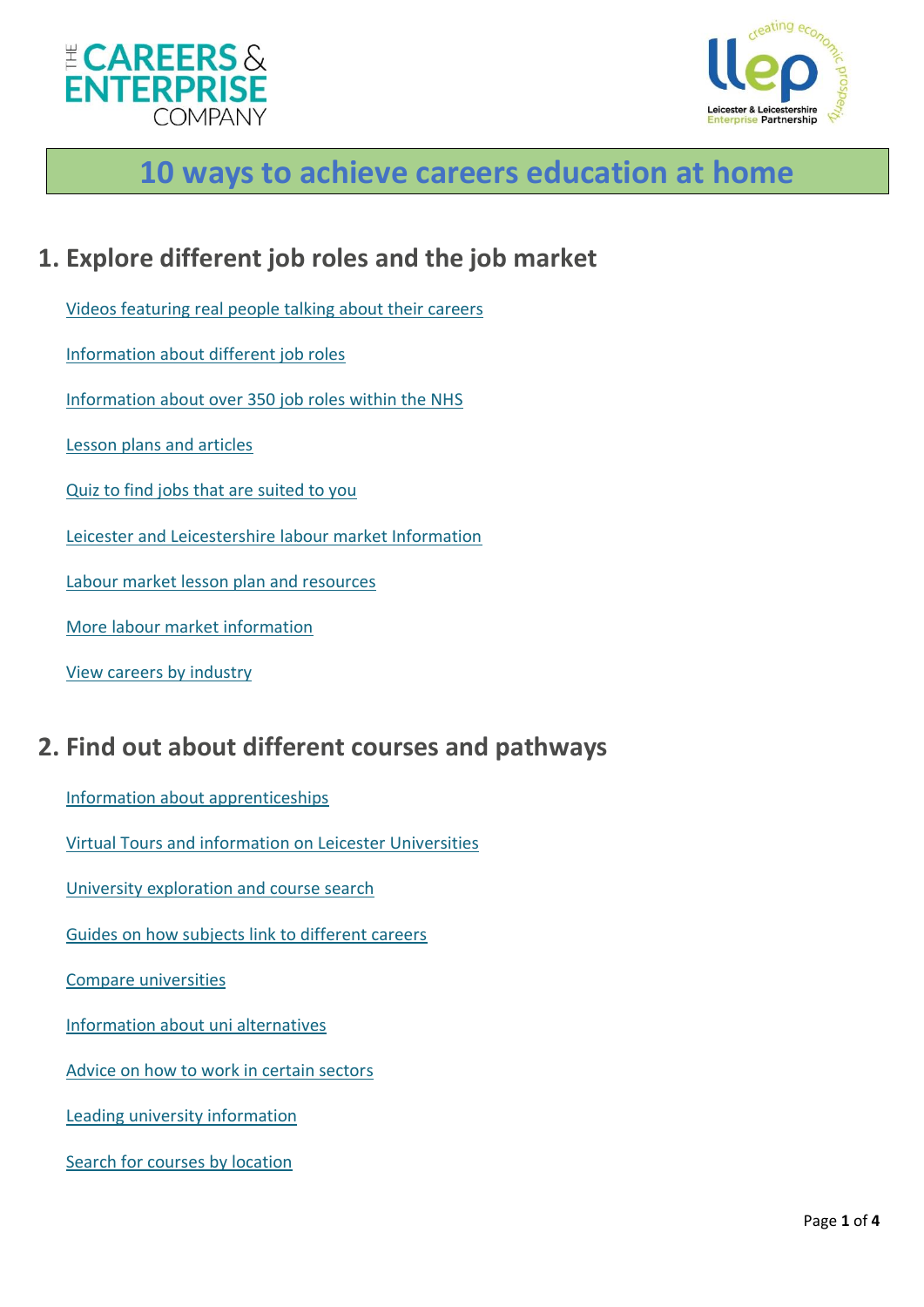# **3. Have a debate**

Debate career myths and stereotypes with someone else (online or face-to-face):

"Bricklaying is a man's job" "Caring jobs (nurse, teacher, vet etc.) are for females" "Only rich people go to university" "Apprenticeships aren't for academics" "You need all A's in your A Levels to go to University" "Creative Industries don't make any money"

Follow this up by researching online and writing down your thoughts.

### **4. Watch educational videos and documentaries**

#### BBC [Bitesize](https://www.bbc.co.uk/bitesize)

[Stacey Dooley](https://www.bbc.co.uk/iplayer/episodes/p06zhf9j/the-nine-to-five-with-stacey-dooley)'s BBC Series

Follow this up by writing about what you learnt.

### **5. Play an educational game**

#### [Microsoft Minecraft](https://education.minecraft.net/blog/microsoft-extends-access-to-minecraft-education-edition-and-resources-to-support-remote-learning/)

### **6. Discover and build upon your skills and strengths**

[Life skills lesson plans and resources](https://barclayslifeskills.com/)

[Lesson plan and worksheet \(Use CVDTWINKLHELPS code for free access\)](https://www.twinkl.co.uk/resource/t3-p-92-my-skills-and-qualities-lesson-pack)

[A range of skills-based activities and information](https://hub.skillsbuilder.org/)

[Take this personality quiz](https://icould.com/buzz-quiz)

[Skills employers want](https://www.ucas.com/careers/getting-job/what-are-employers-looking)

# **7. Print and complete worksheets/workbooks**

[PSHE workbooks](https://www.tes.com/teaching-resource/pshe-home-learning-pack-12268315)

[Citizenship workbooks](https://www.tes.com/teaching-resource/citizenship-home-learning-pack-12268323)

[Skills and activities workbook](https://www.youthemployment.org.uk/free-skills-careers-activities-booklet-for-young-people)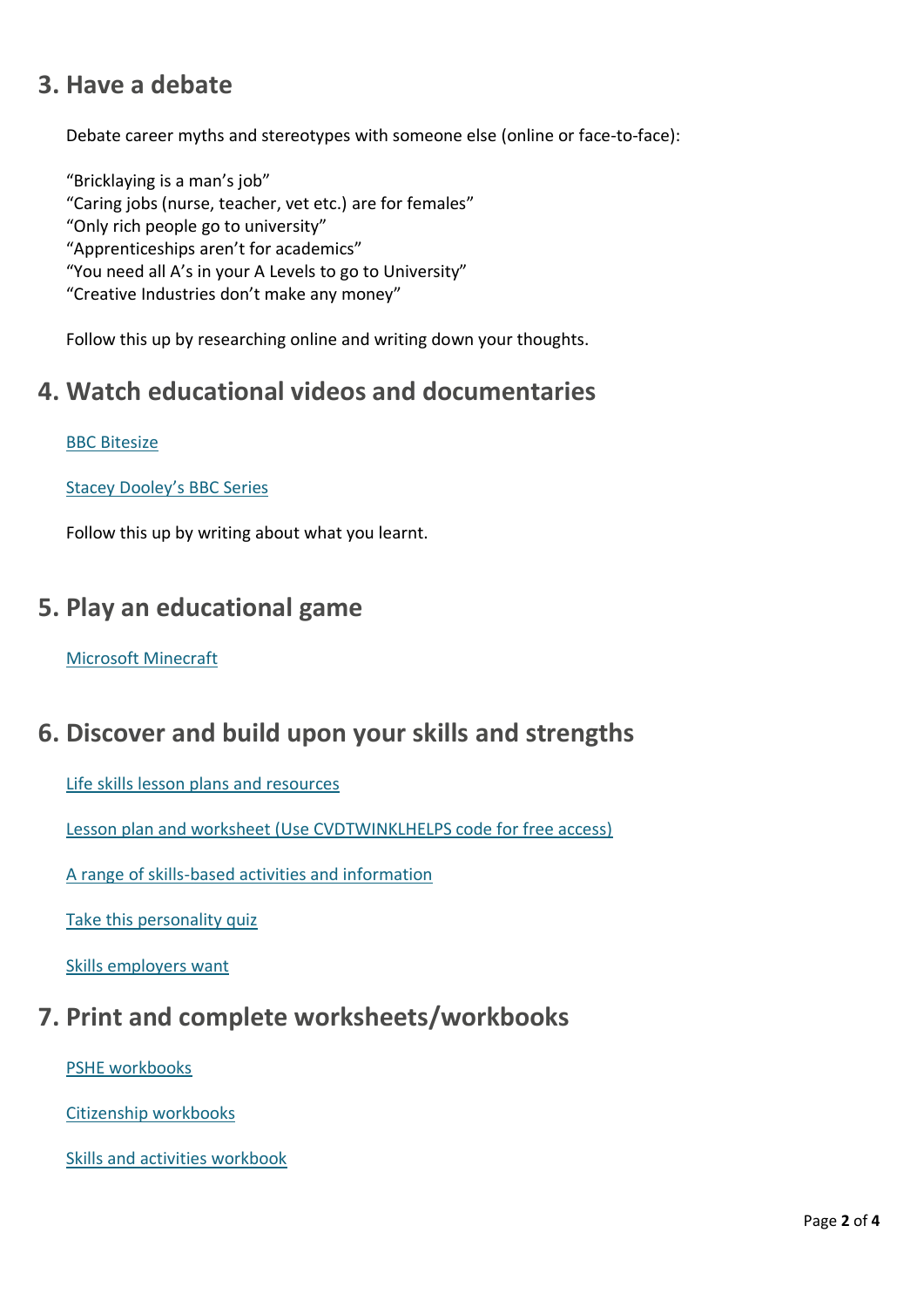[Free careers guides for all subject areas](https://successatschool.org/advicedetails/1221/coronavirus-gatbsy-subject-guides-free-to-access-from-home?utm_source=Success+at+School+-+Newsletter+Signups&utm_campaign=7e0d5a0af4-EMAIL_CAMPAIGN_2020_03_18_12_44&utm_medium=email&utm_term=0_65c6d67e71-7e0d5)

Home Learning Hub [for parents, students and teachers](http://www.skillsbuilder.org/homelearning)

STEM [Learning Family Activities](https://www.stem.org.uk/home-learning/family-activities)

## **8. Take a free online course or lesson**

[30 Minute Apprenticeship in Business](https://hub.skillsbuilder.org/resources/30-minute-apprenticeship-business)

[30 Minute Apprenticeship in Construction](https://hub.skillsbuilder.org/resources/30-minute-apprenticeship-construction)

[30 Minute Apprenticeship in Marketing](https://hub.skillsbuilder.org/resources/30-minute-apprenticeship-marketing)

[Strengths and Skills \(Lesson\)](https://hub.skillsbuilder.org/resources/mapping-strengths)

[Staying Positive \(Lesson\)](https://hub.skillsbuilder.org/resources/getting-job)

[Finding your Cyber Security Career Path \(Free online course\)](https://www.edx.org/course/finding-your-cybersecurity-career-path)

[Career Skills for Investment Banking and Finance \(Free online course\)](https://www.edx.org/course/essential-career-skills-for-investment-banking-and)

[Creativity and Entrepreneurship \(Free online course\)](https://www.edx.org/course/creativity-entrepreneurship)

[Resilience, the art of coping with disasters \(Free online course\)](https://www.edx.org/course/resilience-the-art-of-coping-with-disasters)

[Prepare for career success at Uni \(Free online course\)](https://www.futurelearn.com/courses/career-success)

[Building your career in tomorrow's workplace \(Free online course\)](https://www.futurelearn.com/courses/creating-your-future)

[How to start your career in games development \(Free online course\)](https://www.futurelearn.com/courses/how-to-start-your-career-in-games-development)

[How to succeed in interviews \(Free online course\)](https://www.futurelearn.com/courses/interviews)

### **9. Create a CV and/or write a personal statement**

[Free app for CV creation](https://fledglink.com/)

[CV Builder](https://barclayslifeskills.com/i-want-to-use-my-online-presence-to-get-ahead/school/cv-builder)

[CV writing guidance](https://www.prospects.ac.uk/careers-advice/cvs-and-cover-letters/how-to-write-a-cv)

[Personal statement guide](https://www.ucas.com/undergraduate/applying-university/how-write-ucas-undergraduate-personal-statement)

### **10. Browse Careers websites**

**[Careerpilot](https://www.careerpilot.org.uk/)**